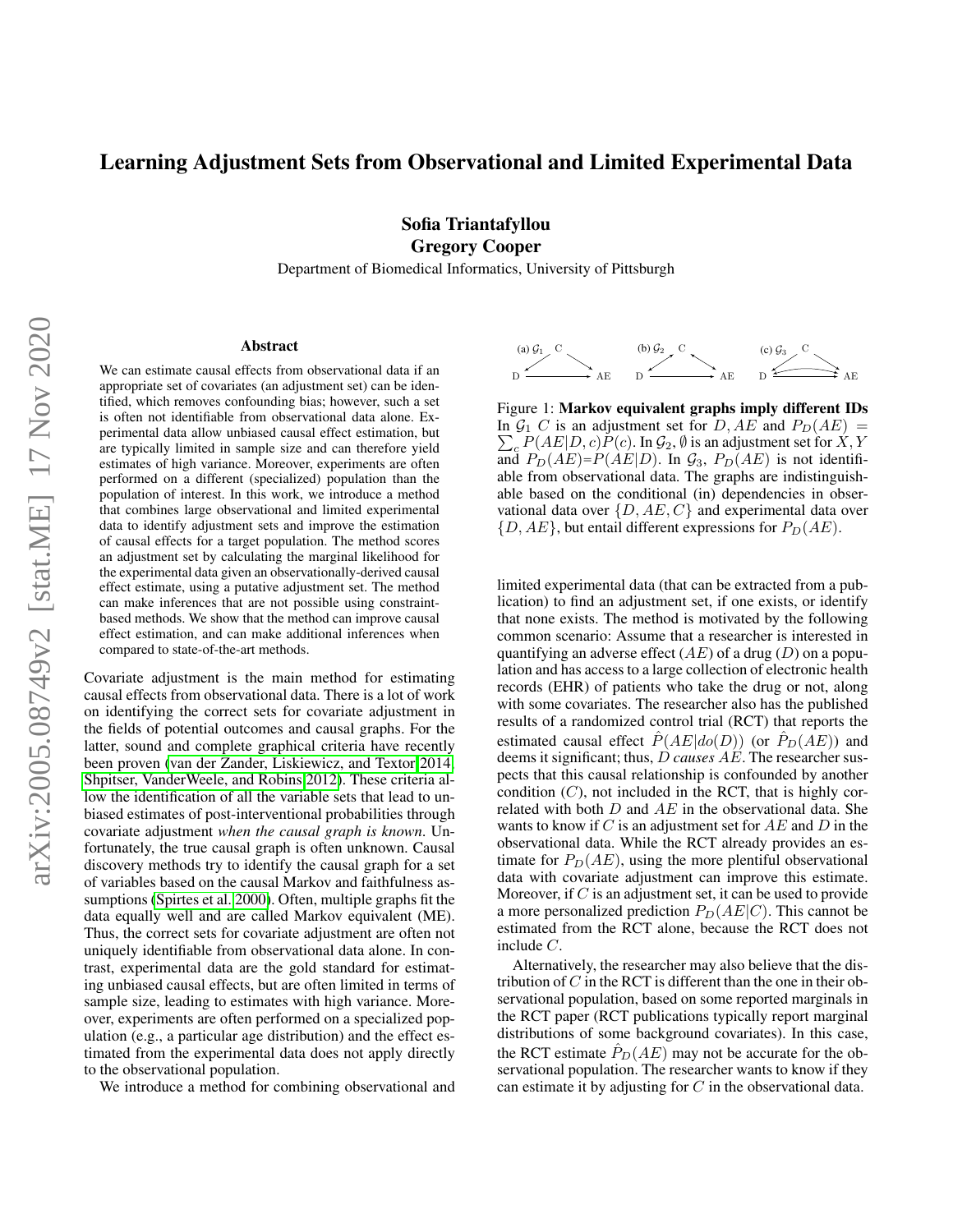Fig. [1](#page-0-0) shows possible graphs for the first scenario. The graphs cannot be distinguished based on (in) dependence constraints in the EHR and RCT data  $(C$  is not measured in the RCT). However, they imply different ways for computing the Interventional Distribution (ID)  $P_D(AE)$  from observational data. For two of these graphs  $(\mathcal{G}_1$  and  $\mathcal{G}_2$ ), the ID can be computed from the observational data based on the appropriate covariate adjustment, which differs for the two graphs.

In this work, we present a Bayesian method that combines observational data and limited experimental data, to identify if an adjustment set exists. The method looks in the observational covariates for a set that leads to an unbiased ID estimate. If such a set exists, the method uses it to reduce the variance of the ID estimate (or, if the observational and experimental data come from different populations, to get an unbiased estimate for the ID in the observational population.)

The proposed method scores an adjustment set by calculating the marginal likelihood for the experimental data given an observationally-derived causal effect estimate, using the putative adjustment set. The method can identify valid adjustment sets, even when these are not uniquely identified from the ME class of graphs consistent with the observation and experimental data: For example, the method can identify that C is an adjustment set for  $D, AE$  in Fig. [1\(](#page-0-0)a), even though  $C$  is not measured in the experimental data. In addition, the method can identify that there is no adjustment set in the observational data. To our knowledge, this method is the first one described in the literature that can make this inference.

# Preliminaries

We use the framework of Semi-Markov Causal Models (SM-CMs). We assume the reader is familiar with causal graphical models and related terminology. We use the terms node and variable interchangeably. We use bold to denote variable sets, uppercase letters to denote single variables, and lowercase letters to denote variable values. If we know the causal SMCM  $G$ , a hard intervention of where a treatment  $X$  is set to  $x$  can be represented with the do-operator,  $do(X=x)$ . The ID of an outcome Y given  $do(X=x)$  is denoted  $P(Y|do(X=x))$  or  $P<sub>x</sub>(Y)$ . In the corresponding SMCM, this is equivalent to removing all incoming edges into  $X$ , while keeping all other mechanisms intact.

One way to estimate  $P_X(Y)$  from observational data is with covariate adjustment. The goal of this process is to control for confounding bias, without introducing additional bias (e.g., m-bias [\(Greenland 2003\)](#page-7-3)). Thus, adjustment amounts to selecting a proper set of variables Z and "adjusting" for their effect to obtain the ID:

<span id="page-1-0"></span>
$$
P_Y(x) = P(Y|do(X=x)) = \sum_{\mathbf{z}} P(Y|x, \mathbf{z}) P(\mathbf{z}) \quad \forall x, y
$$
\n(1)

Eq. [1](#page-1-0) is called the **adjustment formula**, and set  $Z$  is an  $ad$ **justment set** for X and Y. If we know the causal SMCM  $\mathcal{G}$ , we can identify all valid adjustment sets using a sound and

# Algorithm 1: findAdjustmentSet (FAS) input :  $Y, D_{obs}, D_{exp} = \{D_x\}_{x \in X}, niters$ output: Adjustment set  $\mathbf{Z}^{\star}$ , estimate  $\bar{P}_X(Y)$ 1  $\mathcal{B}_{post} = \langle \mathcal{B}, f(\theta_{i|pa_i}|\mathcal{B}, D_{obs}) \rangle \leftarrow \texttt{LearnBN}(D_{obs});$ 2  $\mathbf{Z}_{XY} \leftarrow$  Variables associated with X and Y; 3 **foreach** *subset* **Z** of  $\mathbf{Z}_{XY}$  and  $\ddagger$  **do**  $P(\mathcal{H}_{\mathbf{z}} | D_{obs}) \leftarrow \text{EstProbObs}(\mathbf{Z}, D_{obs});$ <br>  $P(D_{exp}| D_{obs}, \mathcal{H}_{\mathbf{z}}), p\mathbf{Z} \leftarrow$  $\mathbf{5}$   $\left\{\n\begin{array}{l}\n\{P(D_{exp}|D_{obs}, \mathcal{H}_{\mathbf{z}}), p\mathbf{Z}\} \leftarrow \ \prod_{\text{scoreExp}}(x, Y, \mathbf{Z}, D_{\text{c}})\n\end{array}\n\right\}$  $_{x}$  scoreExp $(x, Y, Z, D_{obs}, D_{x}, \mathcal{B}_{post}, niters)$ 6  $\mathbf{Z}^{\star} \leftarrow \operatorname{argmax}_{\mathbf{z}} P(D_{exp} | D_{obs}, \mathcal{H}_{\mathbf{z}}) P(\mathcal{H}_{\mathbf{z}} | D_{obs});$

<span id="page-1-1"></span>7  $\bar{P}_X(Y) \leftarrow p\mathbf{Z}^*;$ 

complete graphical criterion, called the adjustment criterion [\(Shpitser, VanderWeele, and Robins 2012\)](#page-7-1).

### Scoring Adjustment Sets

The adjustment criterion allows us to identify all adjustment sets for  $X$  and  $Y$  (if any) in an SMCM  $G$ . We can then use an adjustment set to estimate the ID  $P_X(Y)$  from the preintervention distribution  $P(V)$ . Since we often do not know the graph  $G$ , we are interested in reverse engineering the adjustment sets for  $(X, Y)$  using the empirical observational JPD  $P(\mathbf{V})$ , when an empirical  $P_X(Y)$  is also available.

We assume the following setting: There exists a SMCM  $G$  over a set of variables V and a JPD  $P$  over the same variables such that  $G$  and  $P$  are faithful to each other. The variables include a treatment  $X$  and an outcome  $Y$  caused by  $X$ . We present our results for discrete variables and a multinomial distribution, but the results can be extended to other distributions for which marginal likelihoods can be computed in closed form or approximated. We assume we have:

- Observational data  $D_{obs}$  measuring V, over N samples.
- Experimental data  $D_{exp} = \{D_x\}_x \in X$ . Each  $D_x$  consists of an estimate of  $\hat{P}_{X=x}(Y)$ , and the corresponding sample size  $N_r$ .

It is common in biology and medicine that the information in  $D_{exp}$  is included in the publication that presents an RCT. Typically, the publication also includes estimates for the marginal distributions for a set of additional covariates  $V_{exp}$ . These distributions can be used to handle cases where  $D_{exp}$  is collected in a population different than  $D_{obs}$ . We discuss this in the section "Dealing with selection in the experimental data." We first present the method for cases where  $D_{obs}$  and  $D_{exp}$  come from the same population.

We introduce a Bayesian method, presented in Algorithms [1](#page-1-1) and [2.](#page-2-0) Intuitively, our method is based on the following observation: Different causal graphs, consistent with the conditional (in)dependence constraints in the data, may entail different adjustment sets for  $(X, Y)$ , which in turn may lead to different predicted IDs  $\overline{P}_X(Y)$ . In addition, there may be cases where no adjustment set exists among the set of observed variables, and therefore the observational data cannot be used to identify the ID through covariate adjustment. By (implicitly) comparing  $\overline{P_X}(Y)$  and the estimate  $\hat{P}_X(Y)$  in the experimental data, we can identify sets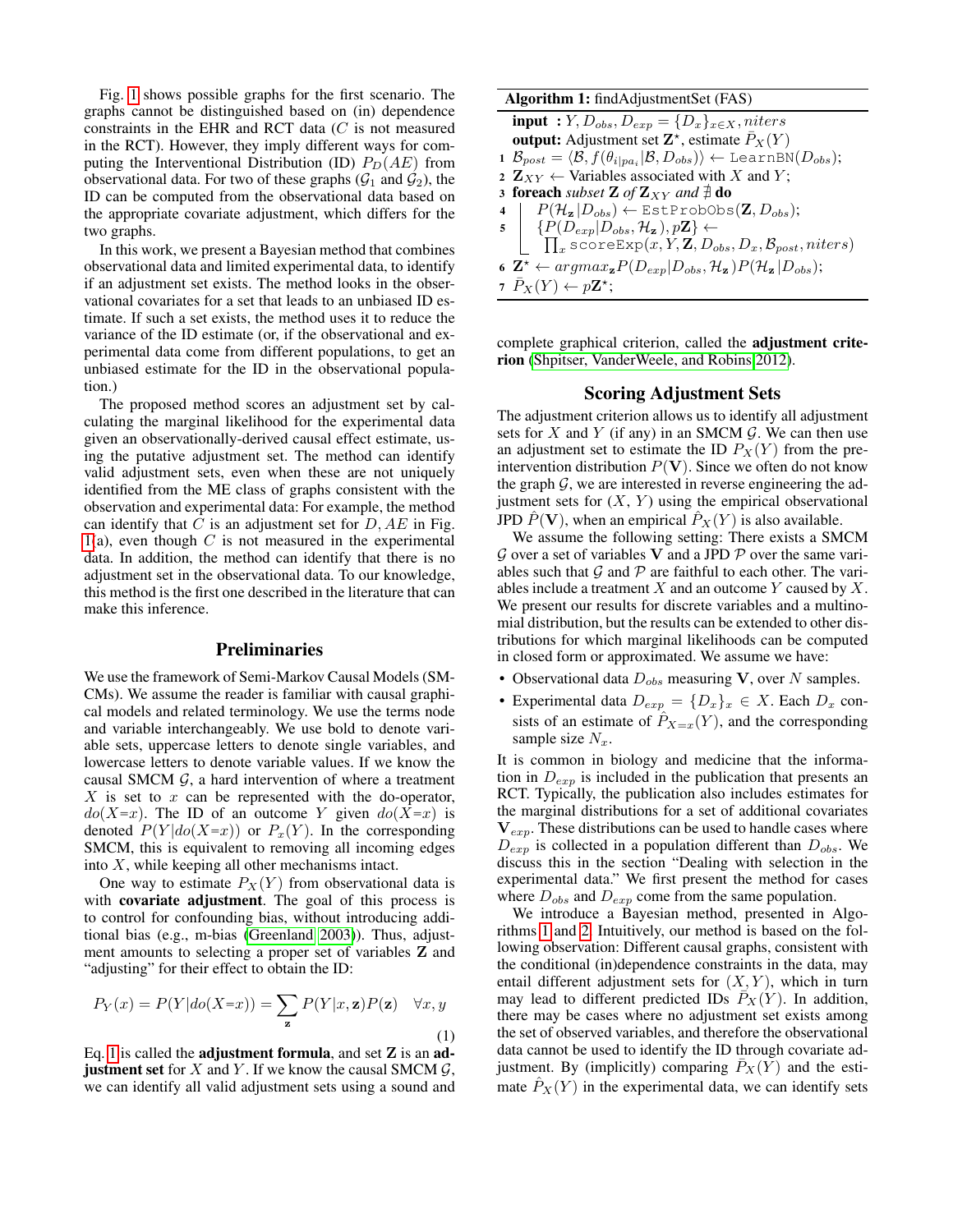Algorithm 2: ScoreExp input :  $X, Y, Z, D_{obs}, D_x, B_{post}, niters$ output:  $P(D_x|D_{obs}, \mathcal{H}_z)$ ,  $\overline{P}_x(Y)$ 1 if  $\mathbf{Z} \neq \mathbf{\#}$  then<br>2 | foreach it foreach  $iter = 1, \ldots, niters$  do 3 Sample  $\theta_{i|pa_i} \sim f(\theta_{i|pa_i}|\mathcal{B}, D_{obs});$ 4  $\theta_{Y|x, \mathbf{z}}, \theta_{\mathbf{z}} \leftarrow \texttt{BayesInf}(\mathcal{B}, \theta_{i|pa_i});$  $\mathbf{5} \quad | \quad \widetilde{\theta}_{Y_x}(iter) \leftarrow \sum_{\mathbf{z}} \widetilde{\theta}_{Y|x, \mathbf{z}} \widetilde{\theta}_{\mathbf{z}};$ 6  $\left| \quad \right| \left[ \widetilde{p}Z(iter) \leftarrow \prod_y \widetilde{\theta}_{y_x}(iter)^{N_x^y};\right.$ 7  $\left[ P(D_x | D_{obs}, \mathcal{H}_z) \leftarrow \overline{\tilde{p}Z}, \overline{P}_x(Y) \leftarrow \tilde{\theta}_{Y_x};$ 8 else  $9\quad \left[ \quad P(D_x|D_{obs}, \mathcal{H}_\not\supset \leftarrow \prod_y$  $\prod_i \Gamma(N_x^y)$  $\frac{\prod_i \Gamma(N_x)}{\Gamma(N_x+|Y|)}$ 10  $\left[ \bar{P}_x(Y) \leftarrow \hat{P}_x(Y);$ 

<span id="page-2-0"></span>that are more probable to be adjustment sets for  $(X, Y)$ , and use them to improve the estimate for  $P_X(Y)$ . We use a binary variable  $\mathcal{H}_z$  to denote that Z is an adjustment set for  $(X, Y)$  (thus,  $\mathcal{H}_z$  is true if **Z** is an adjustment set for  $X, Y$ ). It is also possible that no adjustment set exists among V. We denote this hypothesis as  $\mathcal{H}_{\mathcal{F}}$ . Note that this is different than  $\mathcal{H}_{\emptyset}$ , which states that the empty set is an adjustment set.  $\mathcal{H}_{\mathcal{I}}$  complements the space of possible hypotheses  $\mathcal{H}_{z}$  with respect to the adjustment criterion.

We are interested in identifying the most likely adjustment set for  $X, Y$ . Unless otherwise mentioned, when we say that  $\mathbf Z$  is an adjustment set, we mean it is so for  $X, Y$ . Thus, we want to find the set that maximizes the the posterior

<span id="page-2-4"></span>
$$
P(\mathcal{H}_{\mathbf{z}} | D_{exp}, D_{obs}) \propto P(D_{exp} | D_{obs}, \mathcal{H}_{\mathbf{z}}) P(\mathcal{H}_{\mathbf{z}} | D_{obs})
$$
\n(2)

The score decomposes into (a) the probability of the experimental data given the observational data and given that  $Z$  is an adjustment set (or  $\mathcal{H}_z$  is true), (b) the probability that Z is an adjustment set given the observational data .

## **Estimating**  $P(D_{exp}|D_{obs}, \mathcal{H}_{z})$

 $D_{exp}$  includes data  $D_x$  for each independent atomic intervention  $P_{X=x}(Y)$ , and therefore  $P(D_{exp}|D_{obs}, \mathcal{H}_{z})$  decomposes as  $\prod_{x} P(D_x | D_{obs}, \mathcal{H}_z)$ . For each x, we can derive  $P(D_x|\widetilde{D}_{obs}^*,\mathcal{H}_{\mathbf{z}})$  on the basis of the adjustment formula: Under  $\mathcal{H}_z$ , the adjustment formula connects the post-interventional to the observational distribution. Let  $\theta_{Y_x} = {\theta_{y_x}}$  be set the parameters representing the probabilities  $P(Y=y|do(X=x))$ . Then,  $P(D_x|\theta_{y_x}, D_{obs}, \mathcal{H}_z)$  $= P(D_x | \theta_{y_x})$ . Integrating over  $\theta_{Y_x}$ , we have that

<span id="page-2-1"></span>
$$
P(D_x|D_{obs}, \mathcal{H}_z) = \int_{\theta_{Y_x}} P(D_x|\theta_{Y_x}) f(\theta_{Y_x}|D_{obs}, \mathcal{H}_z) d\theta_{Y_x}.
$$
\n(3)

 $f(\theta_{Y_x}|D_{obs}, \mathcal{H}_z)$  represents the posterior density for  $\theta_{Y_x}$ given the observational data, if  $Z$  is an adjustment set. We use  $\theta_{z}$  denote the parameter for  $P(Z = z)$ .

Let  $\theta_{y|x,\mathbf{z}}$  be the parameters for  $P(Y=y|X=x, \mathbf{Z}=z)$ . Under  $\mathcal{H}_{\mathbf{z}}, \theta_{y_x} = \sum_{\mathbf{z}} \theta_{y|x, \mathbf{z}} \theta_{\mathbf{z}}$  for all  $y \in Y$ . Let  $N_x^y$  be the

counts where  $Y=y$  in  $D_x$ . We can now recast Eq. [3](#page-2-1) to include only observational parameters, as follows:

<span id="page-2-2"></span>
$$
P(D_x|D_{obs}, \mathcal{H}_z) = \int_{\theta_{y|x,z}} \int_{\theta_z} \prod_y [(\sum_z \theta_{y|x,z} \theta_z)^{N_x^y}]
$$
  

$$
\prod_z f(\theta_{y|x,z}, \theta_z | D_{obs}, \mathcal{H}_z)] d\theta_{y|x,z} d\theta_z,
$$
 (4)

where we use the notation  $\int_{\theta_i}$  ()d $\theta_i$  to denote multiple integration  $\int_{\theta_1} \ldots \int_{\theta_I} (d\theta_1 \ldots d\theta_I)$ . Eq. [4](#page-2-2) captures the proximity of the ID  $\hat{P}_Y(x)$  in  $D_x$  to the ID we can estimate from  $D_{obs}$  using **Z** as an adjustment set for  $X, Y$ .  $f(\theta_{Y|x,\mathbf{z}}|D_{obs}, \mathcal{H}_{\mathbf{z}}) = f(\theta_{Y|x,\mathbf{z}}|D_{obs})$  is the posterior density for the parameters  $\theta_{Y|x,z}$  given  $D_{obs}$ .

Eq. [4](#page-2-2) has no closed form solution, but we can approximate using a sampling procedure described in Alg. [2:](#page-2-0) The algorithm takes as input a posterior Bayesian Network (BN)  $\mathcal{B}_{post}$ , learnt from the observational data.  $\mathcal{B}_{post}$  consists of a DAG graph  $B$  and the posterior distributions for its parameters  $f(\theta_{i|pa_i}|\mathcal{B}, D_{obs})$ . This BN will be used to do Bayesian inference for the observational parameters. Thus, graph  $\beta$ need not (and cannot, since latent confounders are possible) represent the true causal relationships among  $V$ , it just needs to accurately represent the observational distribution  $P$ . We then sample from this set of posteriors (line 3) to obtain an instantiation  $\theta_{i|pa_i}$  of the BN, and use Bayesian inference (function BayesInf, Alg. [2,](#page-2-0) line 4) to estimate the parameters  $\theta_{y|x,\mathbf{z}}, \theta_{\mathbf{z}}$  that are required for adjustment. We then use these parameters to compute the corresponding experimental parameters  $\theta_{Y_x}$  (line 5), and score the experimental data (line  $6$ ). We repeat the process over  $n$ iters samples, and take the average over all samples.

Under  $\mathcal{H}_{\vec{a}}$ , we can not use the adjustment formula to connect  $D_{obs}$  to the ID, thus  $f(\theta_{Y_x}|D_{obs}) = f(\theta_{Y_x})$ , and thus

<span id="page-2-3"></span>
$$
P(D_x|D_{obs}, \mathcal{H}_{\vec{x}}) = \int_{\theta_{Y_x}} P(D_x|\theta_{Y_x}) f(\theta_{Y_x}) d\theta_{Y_x}.
$$
 (5)

For multinomial distributions, we can compute Eq[.5](#page-2-3) in closed form using a weak uniform prior (Alg. [2,](#page-2-0) line 9). If  $P(D_x|D_{obs}, \mathcal{H}_{\vec{A}}) > P(D_x|D_{obs}, \mathcal{H}_{\vec{A}})$ , then **Z** does not give an estimate closer to the experimental data than using a weak uniform prior. Thus,  $\mathcal{H}_{\mathcal{I}}$  complements the space of hypotheses with respect to the adjustment criterion.

# Estimating  $P(\mathcal{H}_{z}|D_{obs})$

To estimate Eq. [2](#page-2-4) we also need to estimate  $P(\mathcal{H}_{z} | D_{obs})$ , i.e., the probability that  $\mathcal{H}_z$  is true, based on the observational data (function EstProbObs in Alg. [1\)](#page-1-1). One way to proceed is to consider  $\mathcal{H}_z$  based on the causal graphs that are plausible given  $D_{obs}$ . This requires an additional assumption, similar to faithfulness for the adjustment criterion. Specifically, we need to assume that the adjustment sets for  $(X, Y)$  are exactly those for which the adjustment criterion holds. We call this assumption adjustment faithfulness:

Definition 1. *Let* G *be a causal SMCM and* P *a distribution faithful to G over a set of variables*  $V$ *, and*  $X, Y \in V$ *. Then*  $\mathbf{Z} \subset \mathbf{V} \setminus \{X, Y\}$  *is an adjustment set for*  $(X, Y)$  *in*  $P$  *only if*  $\mathbf{Z}$  *satisfies the adjustment criterion for*  $(X, Y)$  *in*  $\mathcal{G}$ *.*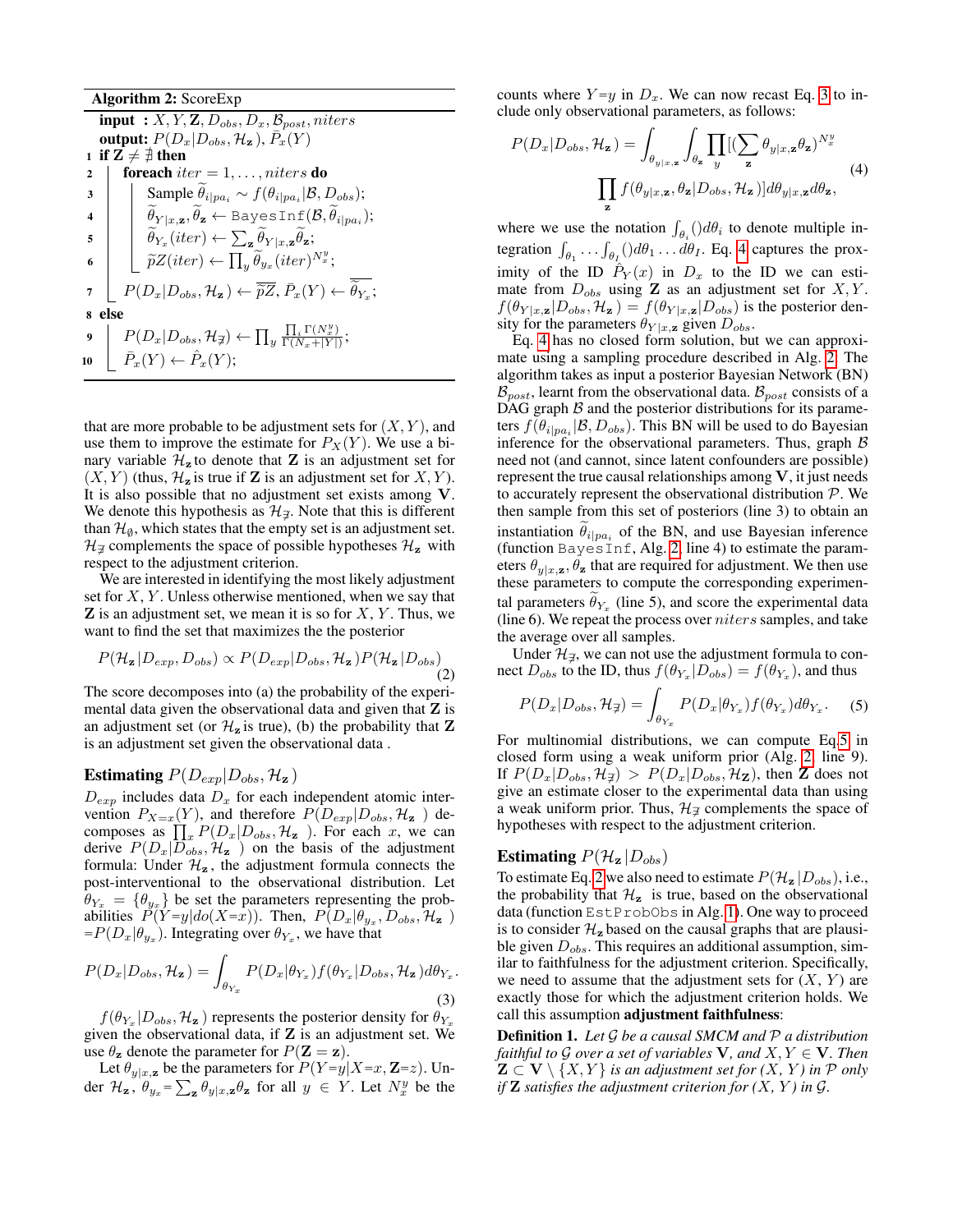Let  $\mathcal{G} \vdash \mathcal{H}_z$  denote that **Z** satisfies the adjustment criterion for  $(X, Y)$  in G. If adjustment faithfulness holds,  $\mathcal{H}_z$ is true if and only if  $G \vdash \mathcal{H}_z$ . Under adjustment faithfulness, we can consider  $P(\mathcal{H}_z | D_{obs})$  in the space of possible SMCMs:

<span id="page-3-0"></span>
$$
P(\mathcal{H}_{\mathbf{z}}|D_{obs}) = \frac{\sum_{\mathcal{G}\vdash\mathcal{H}_{\mathbf{z}}} P(D_{obs}|\mathcal{G})P(\mathcal{G})}{\sum_{\mathcal{G}} P(D_{obs}|\mathcal{G})P(\mathcal{G})}
$$
(6)

Eq. [6](#page-3-0) requires exhaustive enumeration of all possible graphs, and a method for obtaining the posterior probability of an SMCM given the data, both of which are complicated. For large sample sizes, the true Markov equivalence class  $[\mathcal{G}]$ will dominate this score. Assuming our sample size is large enough that we can obtain  $[\mathcal{G}]$  using a sound and complete algorithm like FCI, we can use Eq. [6](#page-3-0) with  $P(\mathcal{G}) = 1$  if  $\mathcal{G} \in [\mathcal{G}]$ , and  $P(\mathcal{G}) = 0$  otherwise. This still requires enumeration of all the possible members of  $[\mathcal{G}]$ , which can be done with a logic-based method for learning causal structure (e.g., [Triantafillou and Tsamardinos 2015\)](#page-7-4). We have developed a method that encodes the invariant features of  $|\mathcal{G}|$  and the adjustment criterion in Answer Set Programming [\(Geb](#page-7-5)[ser et al. 2011,](#page-7-5) ASP). We can then query the logic program for all sets where  $\mathcal{H}_{z}$  (does not) hold(s), and use the number of models to compute Eq. [6.](#page-3-0) We call the method Graphical Approach (GA). Details and proof of its soundness can be found in the Supplement.

GA has very limited scalability. A more graph-agnostic method is to consider variables that are correlated with both  $X$  and  $Y$  as possible members of an adjustment set. Specifically, let  $\mathbf{Z}_{XY}$  be the set of variables that are statistically dependent with both  $X$  and  $Y$ . Then, we consider all subsets of  $\mathbf{Z}_{XY}$  equally probable adjustment sets given  $D_{obs}$ . In experiments in random networks with 5 observed and 5 latent variables, we found that the choice of these two methods for computing EstProbObs does not affect the behavior of the algorithms. This result is expected, since the impact of  $P(\mathcal{H}_{z} | D_{obs})$  shrinks with increasing experimental samples. We therefore use the more efficient, non-graphical approach in the rest of this work.

#### Finding Optimal Adjustment Sets

To select the most probable adjustment set, we use Alg. [2](#page-2-0) to score different adjustment sets Z, and select  $\mathbf{Z}^*$ =argma $x_{\mathbf{z}}P(D_{exp}|D_{obs}, \mathcal{H}_{\mathbf{z}})P(\mathcal{H}_{\mathbf{z}}|D_{obs})$ . Notice that the adjustment hypotheses are not necessarily mutually exclusive; multiple sets can be adjustment sets for  $(X, Y)$ , and explain the observational data equally well; thus, we may have multiple optimal solutions  $\mathbf{Z}^*$ , but they all lead to the same ID.

Alg. [1](#page-1-1) (FAS) describes the process of selecting an optimal adjustment set: The algorithm takes as input a set of observational data  $D_{obs}$  over variables V and a collection of experimental data  $D_{exp} = \{D_x\}$  that measure the Y under different manipulations  $do(X=x)$ . The algorithm initially learns a posterior BN from the observational data, and forms the set of possible adjustment variables  $\mathbf{Z}_{XY}$ , by keeping all variables associated with both  $X$  and  $Y$ . This set is a superset of at least one true adjustment set, if one exists (Proof in the Supplement), so FAS will asymptotically score at least one true adjustment set. Subsequently, the algorithm obtains  $P(D_{exp}|D_{obs}, \mathcal{H}_{z})P(\mathcal{H}_{z}|D_{obs})$  for all subsets of  $\mathbf{Z}_{XY}$ , as well as  $\mathcal{H}_{\nexists}$ , and returns the best-scoring set (or  $\nexists$ ).

The method also returns an estimate  $P_X(Y)$  based on the optimal adjustment set, computed as the average estimate over all sampling iterations. If  $\ddagger$  is selected, the method returns the experimental estimate, as it has found no adjustment set that can improve it.

In the worst case, the complexity of the algorithm is exponential in the number of variables, since LearnBN and BayesInf are NP-hard problems, and the number of possible subsets increases exponentially with the number of variables. However, we can restrict LearnBN and BayesInf only to the variables in  $\mathbf{Z}_{XY}$ . The main factor in the scalability of the method is the number of variables need to consider for adjustment.

### Dealing with selection in the experimental data.

So far, we have assumed that the observational and experimental data are sampled from the same population. This is true in some settings, like biological experiments and pointof-care trials. In most clinical settings, however, the populations may differ due to inclusion/exclusion criteria, or background differences in the populations (e.g., age distributions due to geographical location). The inclusion/exclusion criteria are always reported in an RCT study. In addition, the marginal distributions of some covariates are reported (usually in "Table 2" of the publication).

When the RCT trial has been performed on a different population, the corresponding ID cannot be computed using adjustment from  $D_{obs}$ , since both  $P(y|x, z)$  and  $P(z)$  may be different in this population. This also means that the effect in the RCT may not be valid for our observational population. In this section, we generalize our method to situations where the RCT is performed on a different population, as described above, utilizing the information in an RCT publication. The method models the differences in the RCT population as selection in the RCT population, and constructs a BN that captures this selected observational distribution. FAS can then be applied using this selection BN. If it identifies an adjustment set, we can use it to get an unbiased ID estimate for the observational population.

We assume that there is no selection bias in our observational data  $D_{obs}$ . We also assume that the randomization is performed on a selected population: Specifically, we assume a subset of pre-treatment variables  $V_S \subset V \setminus \{X, Y\}$ have been selected upon. In this work, we assume that all the selected variables are included in the experimental study:  $\mathbf{V}_S \subseteq \mathbf{V}_{exp} \subseteq \mathbf{V} \setminus \{X, Y\}$ , and that the marginal distribution of each selected variable is included in the RCT publication. This is always true for inclusion/exclusion criteria, and often for other covariates, such as demographic variables. Finally, we assume that each variable in  $V<sub>S</sub>$  is independently selected through some mechanism  $P(S_i = 1|V_i)$ . For example, if  $V_i = v$  is an exclusion criterion,  $P(S_i = 1|v) = 0$ . Inclusion in the experimental population is then denoted with a binary variable  $S = \bigwedge_i S_i$ . Let  $P^*$  be the distribution of the experimental population before randomization,, i.e,  $P^*(V) = P(V|S=1)$ . Figure [2](#page-4-0) shows an example of the as-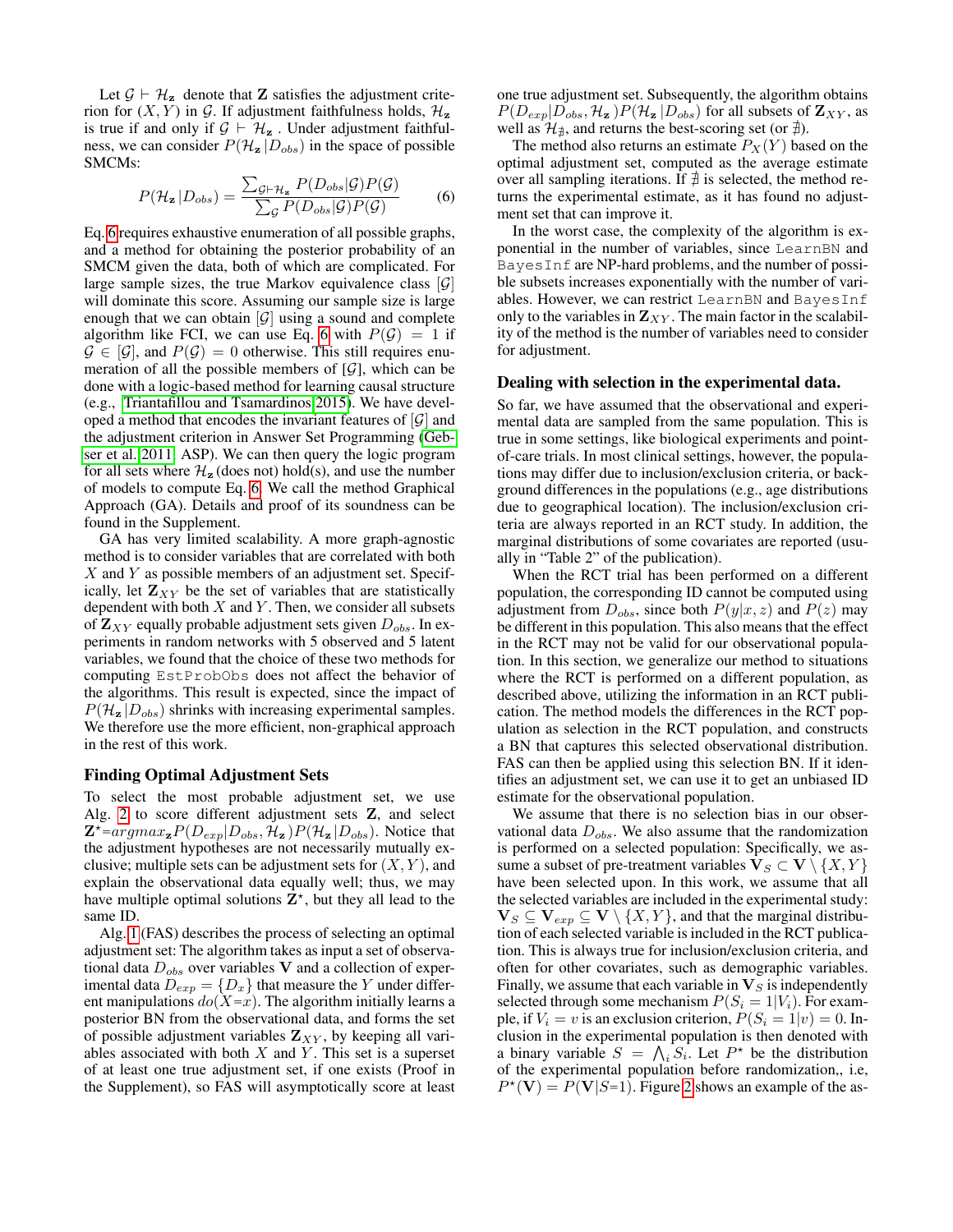<span id="page-4-0"></span>

Figure 2: Modeling selection in the experimental population.  $G$  is the true graph for the observational population, and  $\mathcal{G}_{S=1}$  corresponds to a selection mechanism in  $D_{exp}$  (before randomization), based on variables  $V_S = V_1, V_2, V_3$ . Each variable in  $V_S$  is selected through a mechanism  $P(S_i =$  $1|V_i$ ). The mechanisms are mutually independent. S is a binary variable that denotes inclusion in the experimental population, and is true when all  $S_i$  are true. This model can describe individual selection criteria, as well as differences in background distributions of individual covariates.

sumed selection process, described by  $\mathcal{G}_{S=1}$ . Notice that the selection process may open some backdoor paths between X and Y. Therefore, an adjustment set in  $\mathcal G$  is not necessarily an adjustment set in  $\mathcal{G}_{S=1}$ . However, if a set **Z** is an adjustment set in  $\mathcal{G}_{S=1}$ , then **Z** is an adjustment set in  $\mathcal{G}$ . (See Supplement). If **Z** is an adjustment set in  $\mathcal{G}_{S=1}$ , the ID in  $D_{exp}$  is

<span id="page-4-3"></span>
$$
P_x^{\star}(Y) = \sum_z P(Y|x, \mathbf{z}, S=1)P(\mathbf{z}|S=1)
$$
 (7)

Alg. [3](#page-4-1) describes a strategy for estimating  $P(Y|x, z, S=1)$ ,  $P(\mathbf{z}|S=1)$  from  $D_{obs}$  and the marginal distributions in  $D_{exp}$ . The method constructs a BN  $\mathcal{B}_{S=1}$  that captures the distribution  $P(V|S=1)$  induced by the true selection SMCM  $\mathcal{G}_S$ . It starts with learning a BN that captures the observational distribution  $P(V)^{1}$  $P(V)^{1}$  $P(V)^{1}$  and then adds the selection variables and estimates parameters for these variables. For every variable  $V_i$  in  $D_{exp}$ , we add a new binary variable  $S_i$  and an edge  $V_i \rightarrow S_i$ . Finally, we add a new variable S, with an edge  $S_i \rightarrow S$  for each  $S_i$ . We call this DAG the *selection DAG*. The parameters are constrained to preserve the marginal distributions in  $D_{exp}$  (line 5). The resulting constraint satisfaction problem can be solved with any numerical method. It has infinite solutions, but they all lead to the same distribution  $P(V|S=1)$ . The output of the method is a selection BN  $\langle B_S, \theta_{B_S} \rangle$  that can capture the pre-intervention distribution  $P(V|S=1)$  of the experimental population. The process is asymptotically correct, in the sense that if the true selection SMCM is  $\mathcal{G}_{S=1}$  as described above,  $\langle \mathcal{B}_S, \theta_{\mathcal{B}_S} \rangle$  can be used to estimate  $P(V|S = 1)$  (Proof in the supplementary). We can estimate the quantities in Eq. [7](#page-4-3) using inference on  $B<sub>S</sub>$ . Notice that we can estimate these quantities for any set  $Z$  in  $D_{obs}$ , even if it includes variables that are not in  $V_{exp}$ .

| <b>Algorithm 3: SelectionBN</b>                                                                                             |
|-----------------------------------------------------------------------------------------------------------------------------|
| <b>input</b> : $D_{obs}$ , $D_{exp}$                                                                                        |
| <b>output:</b> Selection BN $\langle \mathcal{B}_S, \theta_{\mathcal{B}_S} \rangle$                                         |
| $1 \langle \mathcal{B}_S, \hat{\theta}_{\mathcal{B}_S} \rangle \leftarrow \text{LearnBN}(D_{obs});$                         |
| 2 $C \leftarrow \emptyset$ ; // initialize list of constraints                                                              |
| 3 foreach $V_i \in V_{exp}$ do                                                                                              |
|                                                                                                                             |
| 4 Add $V_i \rightarrow S_i \rightarrow S$ to $B_S$ ;<br>5 Add the marginal-preserving constraints to C:                     |
| $\sum_{\mathbf{V}_{exp} \backslash V_i} \frac{P(\mathbf{V}_{exp}) \prod_j \theta_{S_j=1 V_j}}{P(S=1)} = P^{\star}(V_i);$    |
| 6 Find $\hat{\theta}_{S_i V_i}$ that satisfy C;                                                                             |
| 7 $\hat{\theta}_{S=1 \cup_i(S_i=1)} = 1, \theta_{S=1 \cup_i S_i} = 0$ otherwise;                                            |
| $\theta_{\mathcal{B}_s} \leftarrow {\{\hat{\theta}_{\mathcal{B}_s}, \hat{\theta}_{S_i V_i}, \hat{\theta}_{S_i V_i, S_i}\}}$ |

<span id="page-4-1"></span>The selection BN can be used in Alg. [2](#page-2-0) instead of  $B$  with minimal modifications. Detailed pseudocode for the modified Alg. [2](#page-2-0) for selection bias can be found in the Supplementary. One important difference is that for  $\neq$ , the returned estimate for  $P_x(Y)$  is N/A instead of the empirical estimate  $\hat{P}_Y(x)$ , since this estimate is only valid for the experimental population. Moreover, the proposed method only identifies adjustments sets that are also valid in  $\mathcal{G}_{S=1}$ . Thus, in this case,  $\mathcal{H}_{\#}$  should be interpreted as "no adjustment set exists among measured variables that can be used to estimate the ID in the RCT." When our assumptions are violated and the selected variables in  $\mathcal{G}_{S=1}$  are not included in  $\mathbf{V}_{exp}$ , (for example, consider  $\mathcal{G}_s$  if  $V_3$  is not reported in  $D_{exp}$ ) we cannot estimate  $P(V|S=1)$  using Alg. [3.](#page-4-1) We expect that our method will then fail to identify a high-scoring adjustment set (other than by chance) and will return  $\mathcal{H}_{\#}$ . In our experiments, under violations of this assumption, the behavior of the algorithm is consistent with our expectation.

#### Related Work

Identifying causal effects is an important problem and rich literature exists. One line of work tries to select an adjustment set from observational data. For the most part, these methods try to select an adjustment set. [VanderWeele and](#page-7-6) [Shpitser](#page-7-6) [\(2011,](#page-7-6) henceforth VWS) propose to control on a set of covariates that satisfy the "disjunctive set criterion", i.e., adjusting for causes of both the treatment  $X$  and the outcome  $Y$ . The method is guaranteed to adjust for a valid adjustment set, if one exists. However, it requires that we know which variables cause  $X$  and  $Y$ , while we make no such assumption. Henckel, Perković, and Maathuis [\(2019,](#page-7-7) henceforth HPM) provide methods for selecting an optimal adjustment set for linear Gaussian data with no hidden confounders, when we know all valid adjustment sets. They also provide a pruning method that takes as input a valid adjustment set, and returns a smaller valid adjustment set with lower asymptotic variance<sup>[2](#page-4-4)</sup>. [Rotnitzky and Smucler](#page-7-8) [\(2020\)](#page-7-8) show that the results hold for broader types of distributions. [Smucler, Sapienza, and Rotnitzky](#page-7-9) [\(2020\)](#page-7-9) extend these some

<span id="page-4-2"></span><sup>&</sup>lt;sup>1</sup>This graph can asymptotically be learnt with a Bayesian marginal likelihood score but not with a constraint-based method [\(Bouckaert 1995\)](#page-6-0).

<span id="page-4-4"></span><sup>&</sup>lt;sup>2</sup>A similar, but less general, pruning criterion is presented in [VanderWeele and Shpitser](#page-7-6) [\(2011\)](#page-7-6).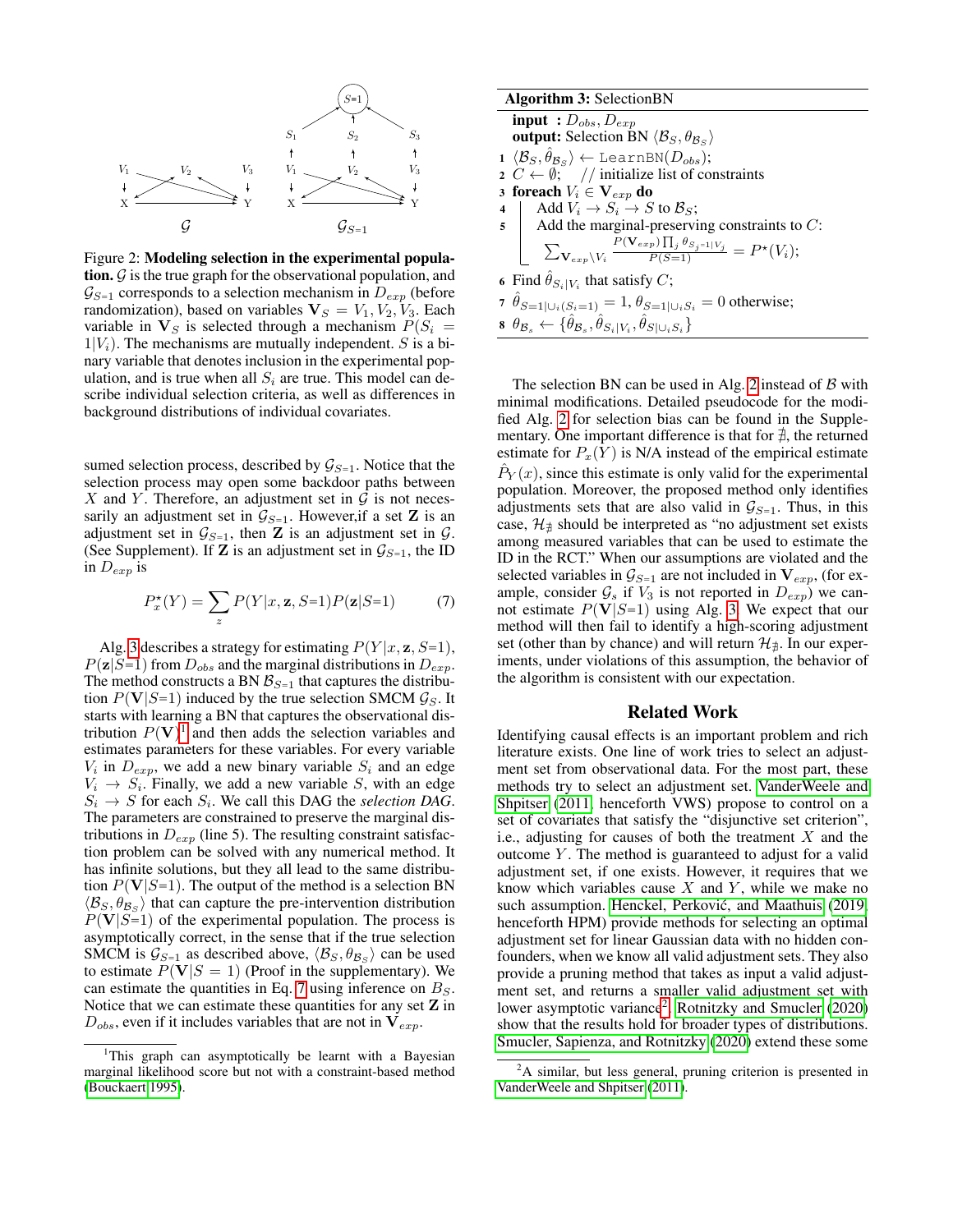of these results to DAGs with latent variables (though they show that a globally optimal adjustment set may not exist). These methods require that the ground truth graph is known, or that the effect is uniquely identifiable from observational data through covariate adjustment. Thus, in contrast to our FAS, this line of works assumes there is no uncertainty on whether a set  $Z$  is an adjustment set.

Another line of work focuses on identifiability of causal effects based on ME classes of SMCMs: [Perkovic et al.](#page-7-10) [\(2017\)](#page-7-10) present algorithms for identifying adjustment sets in a PAG [ $\mathcal{G}$ ], when  $P_X(Y)$  is uniquely identified through adjustment in all the graphs of the corresponding ME class. The method otherwise returns that  $[\mathcal{G}]$  is not "amenable" relative to the desired effect. [Malinsky and Spirtes](#page-7-11) [\(2017,](#page-7-11) algorithm LV-IDA) compute bounds on causal effects for linear Gaussian models by estimating all the IDs identifiable through adjustment by at least a graph in the ME class of graphs. These sets will include N/A if the effect is not identifiable in at least one graph in the ME class. [Jaber, Zhang, and Bareinboim](#page-7-12) [\(2019\)](#page-7-12) and [Hyttinen, Eber-](#page-7-13)hardt, and Järvisalo [\(2015,](#page-7-13) henceforth HEJ) present complete algorithms for identifying causal effects in a PAG  $[G]$ using do-calculus. These methods can also identify some effects not identifiable through adjustment (e.g., the frontdoor criterion). If an effect is not uniquely identifiable in  $[\mathcal{G}]$ , HEJ can output a list of all possible causal effects (including N/A if the effect is non-identifiable in some  $\mathcal{G} \in [\mathcal{G}]$ . All these approaches are complete for their respective goals for PAGs derived from observational data. In our case, where the causal effect  $P_X(Y)$  is also available and assumed to be non-zero, this restricts the ME class  $[\mathcal{G}]$  to graphs that satisfy all the conditional (in) dependence constraints in  $D_{obs}$ and  $D_{exp}$  (there is one constraint in  $D_{exp}$ : the pairwise dependence of  $X$  and  $Y$ ). We do not know if the methods are complete in this setting.

The main difference between FAS and these methods is that they will output a single estimate for  $P_X(Y)$  only if all the graphs that are consistent with the constraints in  $D_{obs}$  and  $D_{exp}$  imply the same estimate. For example, graphs in Fig. [1](#page-0-0) are consistent with the CIs (mconnections/separations) in  $D_{exp}$  and  $D_{obs}$ , but imply different estimates for  $P_D(AE)$  from  $D_{obs}$ . These methods would return N/A, with the exception of HEJ and LV-IDA thad would return all possible quantities:  $P_D(AE) \in$  $\{P(AE|D), \sum_{c} P(AE|D, c)P(c), N/A\}$ . In contrast, our method generates a higher score for the estimate that is closer to the sample estimate  $\hat{P}_D(AE)$ , and uses this score to select the most likely adjustment set out of the three.

Some methods also combine experimental and observational data sets in different settings than ours. For continuous data and linear relationships,  $D_{obs}$  and limited  $D_{exp}$  data can be combined to learn linear cyclic models [\(Eberhardt et al.](#page-7-14) [2010\)](#page-7-14). [Kallus, Puli, and Shalit](#page-7-15) [\(2018\)](#page-7-15) propose a method improving conditional interventional estimates, but the method requires some overlap of covariates between  $D_{obs}$  and  $D_{exp}$ data, a binary treatment and continuous covariates and outcome. [Rosenman et al.](#page-7-16) [\(2018\)](#page-7-16) propose combining RCT and observational data to improve causal effect estimates, based on some similar assumptions to in the current paper. How-

ever, the method requires the event-level RCT data, and assume no hidden confounders. [Wang et al.](#page-7-17) [\(2020\)](#page-7-17) combine observational and limited experimental data, but focus on identifiability of causal effects and assume no hidden variables.

For the task of generalizing causal effects across different populations with selection bias, [Bareinboim and Pearl](#page-6-1) [\(2013\)](#page-6-1) and [Correa, Tian, and Bareinboim](#page-7-18) [\(2018\)](#page-7-18) present general identifiablity results when the true graph is known.

#### Experiments

Simulations setup. We examined the performance of our method in three different settings: (a) **no selection:**  $D_{obs}$ and  $D_{exp}$  are sampled from the same population, (b) observed selection:  $D_{exp}$  is sampled from a selected population, and the marginal distribution  $P(V|S = 1)$  of each selected variables are included in  $D_{exp}$ , and (c) latent se**lection:**  $D_{exp}$  is sampled from a selected population, but the selected variables are not reported in  $D_{exp}$ . We simulated  $D_{obs}$  with 10,000 samples from DAGs with mean indegree 2. Each DAG includes a pair  $X \dashrightarrow Y$ , and 10 additional covariates: 6 observed and 4 latent. We used two types of DAGs: (i) random DAGs and (ii) DAGs where all the additional covariates are pre-treatment. Variables were discrete with 2-3 categories each and random parameter values  $P(X|Pa(X))$ . A random subset of the observed variables were included in the experimental data (their marginal distributions are reported in the experimental data). Selection bias was imposed by adding binary selection nodes  $S_i$  and random parameters  $P(S_i=1|V_i)$ . For LearnBN, we used FGES [\(Chickering 2002\)](#page-7-19) with the default parameters. We used *niters*=100. **Evaluation measures.** We examined the performance of our algorithms in terms of their ability to improve causal effect estimation for the observational population: We estimated the absolute distance of the predicted vs the true interventional distribution for the observational population,  $|\Delta \theta| = |\hat{\theta}_{Y_x} - \theta_{Y_x}|$  averaged over all parameters  $\theta_{Y_x}$ . Comparison to other approaches. We are unaware of any other method designed for these specific settings. We compare against the following: (1) VWS, light blue in Fig [3:](#page-6-2) The "disjunctive criterion" in VWS. The method requires that we know which variables cause  $X$  and  $Y$ . We used the ground truth DAG to obtain that information, and only kept observed variables. (2) HPM: We used the pruning method in HPM to prune the VWS estimate, as this is shown to remove "overadjustment" variables and improve estimates. (3), minimum and maximum of this range in purple in Fig. [3:](#page-6-2) This range corresponds to the set of all possible causal effects obtainable through with covariate adjustment, based on the ground truth ME class  $[\mathcal{G}]$  of SMCMs consistent with both  $D_{obs}$  and  $D_{exp}$  (obtained using a CI oracle). If in some  $\mathcal G$  in  $[\mathcal G], \mathcal H_{\#}$  holds, then [BD] includes N/A. Asymptotically, this set is properly included in the set returned by HEJ, since we only include estimates identifiable through the backdoor criterion. The set is also asymptotically what LV-IDA would return. In our simulations, N/A was included in the output (i.e., the "no adjustment set hypothesis" could not be rejected based on the ME class) in 92 out of 100 total simulation graphs. We report the minimum and maximum of this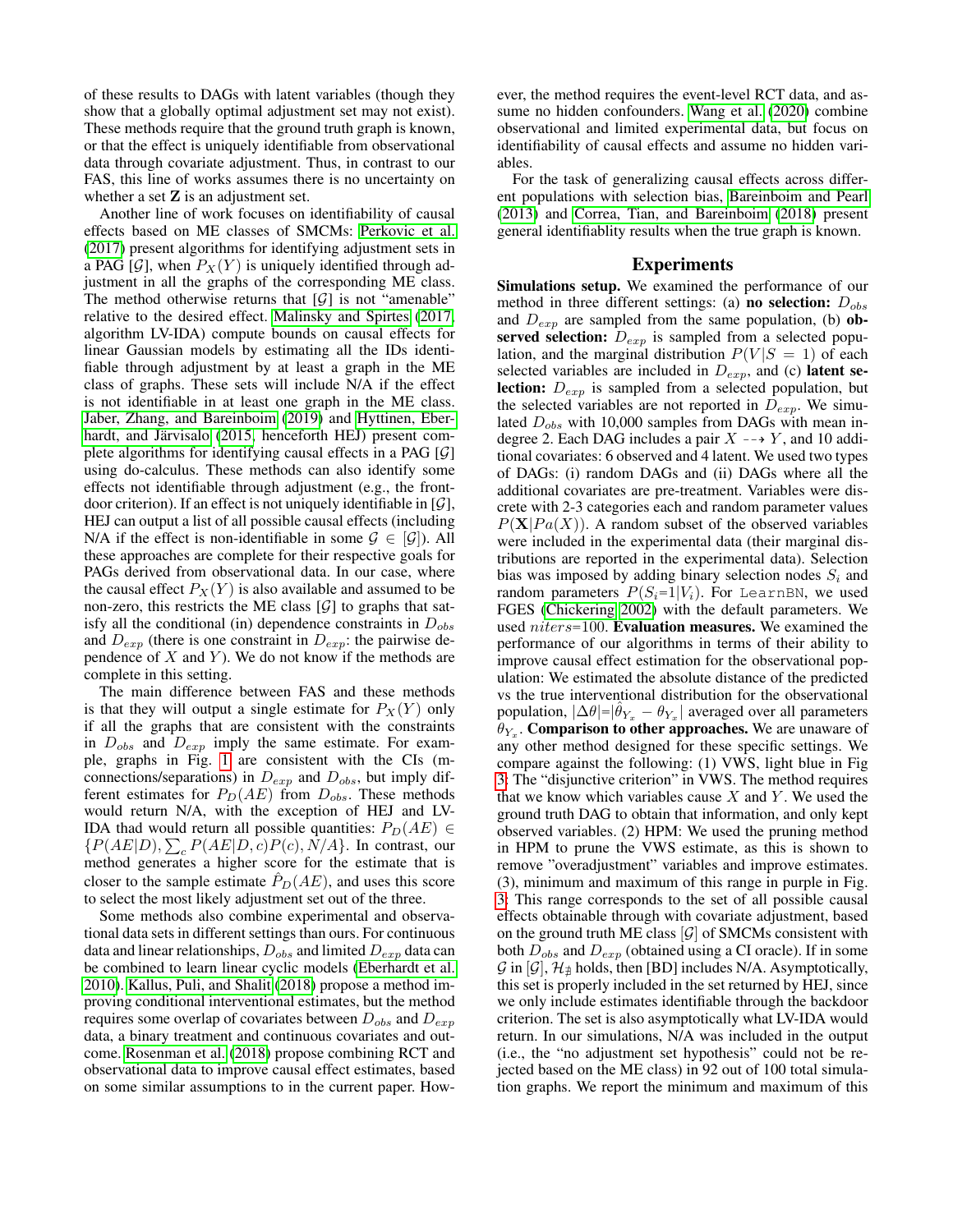<span id="page-6-2"></span>

Figure 3: Boxplots for the distribution of  $|\Delta \theta|$  over 50 iterations in random SMCMs (top row) and when all variables are pre-treatment (bottom row). FAS is shown in blue. Red dotted line corresponds to FAS median.

range, regardless of whether N/A is included in the output.  $BD_{min}$  corresponds to the best possible estimate we could get for  $P_X(Y)$  by adjusting for observed covariates in these simulations. (4) KL, in yellow in Fig [3.](#page-6-2) Instead of computing a Bayesian score for  $P(\mathcal{H}_z | D_{exp}, D_{obs})$  we identify the set Z that minimizes the KL divergence of the corresponding predicted ID and the empirical ID. However, notice that KL cannot select  $\mathcal{H}_{\nexists}$ . (5)  $D_{exp}$ , in orange in Fig [3:](#page-6-2) Empirical estimate  $\hat{P}_X(Y)$  in  $D_{exp}$ . Results: Fig [3](#page-6-2) shows results for random SMCMs (top row), and for SMCMs where the covariates are known to be pre-treatment. FAS improves the estimation of  $P_X(Y)(|\Delta\theta|)$  closer to zero, lower variance) compared to  $D_{exp}$ , particularly in cases in where the experimental data come from a selected population. Despite the fact that VWS and HPM are constructed based on ground truth knowledge that is typically not available, the methods perform worse than FAS, since they do not utilize the experimental data, and always select an adjustment set, even if none exists in the ground truth structure. In addition, the pruning process in HPM does not seem to improve VWS estimate, possibly because the number of covariates is already low. FAS also outperforms  $BD_{min}$ . This is because FAS can identify cases where the  $P_X(Y)$  is not identifiable from  $D_{obs}$  (e.g., X and Y share a latent confounder). It therefore heavily biased estimates. In the latent selection setting, FAS returned  $\mathcal{H}_{\sharp}$  in 22 out of 50 cases in random SMCMs (and in 15 of 50 in SMCMs with pretreatment only covariates). Thus, when the effect of latent selection is significant, FAS often acts conservatively and does not return an adjustment set. Average running time for one iteration of the algorithm was 7.95  $\pm$  12.8 seconds. In the supplementary, we show results for different  $D_{exp}$  and  $D_{obs}$  sample sizes, different number of covariates, and running times. Real data: We applied our method to analyze the causal relationship between statin use and its known adverse effect, myalgia. We used EHR data for 100,000 patients from (hospital name removed for anonymity). We used RCT data from the STOMP trial [\(Parker et al. 2013\)](#page-7-20), which estimated the effect of statin use on myalgia. The study included 203 treatment and 214 control patients, stratified into age groups. We also included variables representing *age, sex, diabetes, thyroid disorders, and hyperlipidemia*. Diabetes and thyroid disorders were ex-clusion criteria in the study<sup>[3](#page-6-3)</sup>. FAS returned  $\mathbf{Z}^* = \{ \text{Age} \}$  as the most likely adjustment set. If we remove age from the covariates, the method returns  $\mathcal{H}_{\nexists}$ . It is clear that age is a confounder in this example. However, our method identified it without any prior clinical knowledge of the causal relationships among the modeled variables.

### **Discussion**

We present a method for learning adjustment sets and improving the estimation of causal effects by combining large observational and limited experimental data (e.g., combining EHR and RCT data). Our results show that the method can make additional inferences relative to existing methods. Directions for future work include improving scalability, mixed types of data, and generalizations to broader types of selection settings.

#### References

<span id="page-6-1"></span>Bareinboim, E.; and Pearl, J. 2013. A general algorithm for deciding transportability of experimental results. *Journal of causal Inference* 1(1): 107–134.

<span id="page-6-0"></span>Bouckaert, R. R. 1995. *Bayesian belief networks: from construction to inference*. Ph.D. thesis.

<span id="page-6-3"></span><sup>&</sup>lt;sup>3</sup>The study had some additional exclusion variables which we did not model because they are extremely rare.